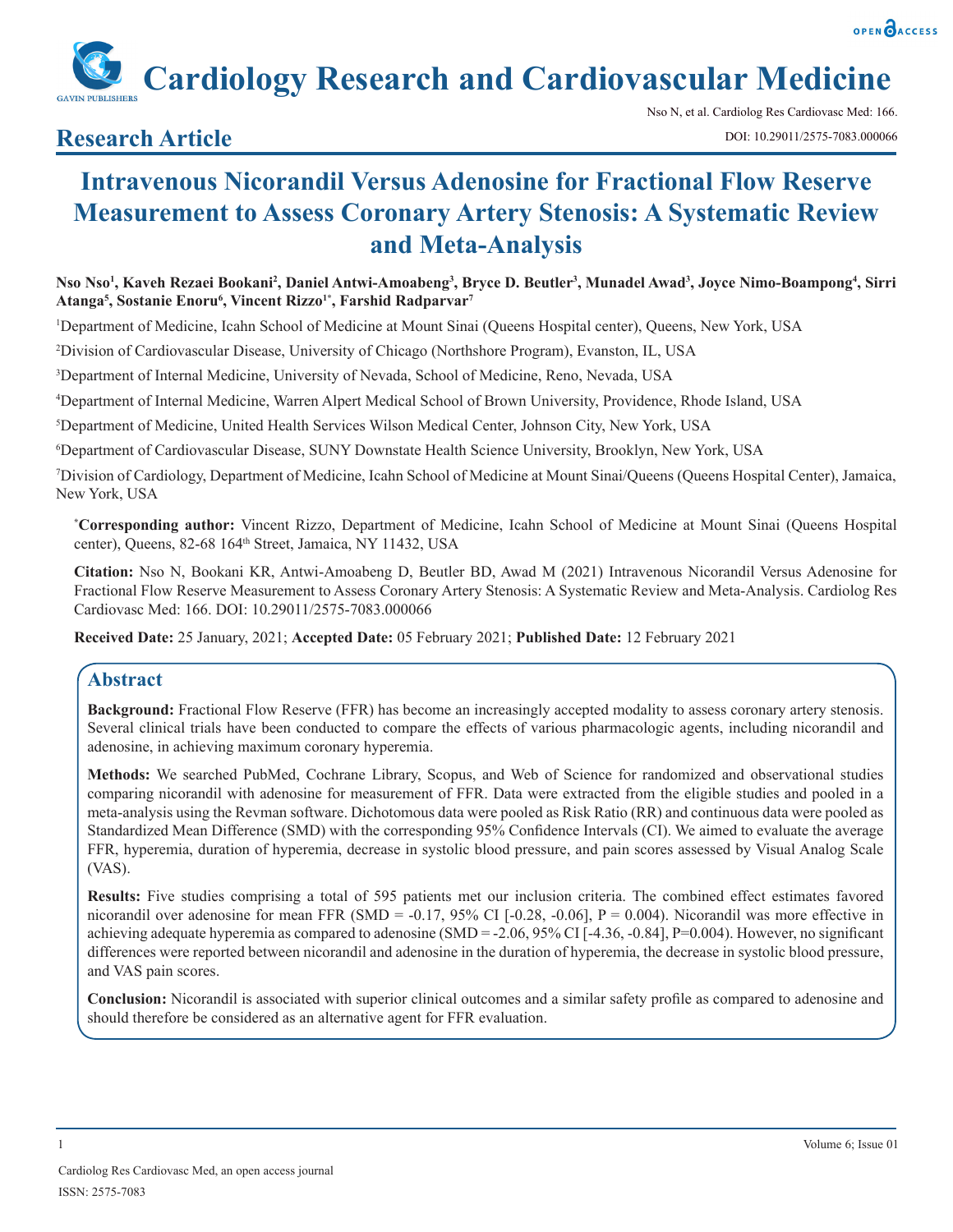**Keywords:** Adenosine; Coronary artery stenosis; FFR; Fractional flow reserve; Nicorandil

### **Introduction**

Fractional Flow Reserve (FFR) is a useful physiologic index to evaluate the severity of coronary artery stenosis. In most cases, coronary artery stenoses with greater than 80% diameter reduction on coronary angiography are associated with myocardial ischemia. When coronary angiogram demonstrates narrowing in the range of 40-80% diameter reduction, obtaining FFR can facilitate clinical decision making regarding the need for revascularization, particularly in individuals without noninvasive stress test documentation of myocardial ischemia.

Several studies have shown superior clinical outcomes with FFR-guided coronary artery revascularization strategies when compared to angiography-guided revascularization [1-3]. Since the ratio of the distal coronary artery pressure to the aortic pressure during hyperemia is used for calculation of the FFR [4], it is essential to achieve the maximum hyperemia to accurately measure FFR. Several agents and infusion methods have been suggested in clinical practice in order to obtain maximum hyperemia [3].

Intravenous infusion of adenosine is currently the standard technique for achieving hyperemia, however, adenosine is associated with significant adverse effects, increased infusion time, excessive costs, and several absolute contraindications; these have prompted investigators to search for alternative hyperemic agents [5,6].

Nicorandil is an anti-anginal agent that exhibits the dual properties of a nitrate and ATP-sensitive potassium channel agonist. This novel agent is known to induce coronary vasodilation of both the resistance and epicardial vessels [7,8]. The benefit of nicorandil administration over adenosine for FFR measurements – including decreased infusion time and fewer adverse effects – have been demonstrated in numerous recent studies [9,10].

In our systematic review and meta-analysis, we aimed to compare the efficacy and safety of nicorandil versus adenosine for FFR measurement.

### **Methods**

We followed the Preferred Reporting Items for Systematic Reviews and Meta-analyses (PRISMA) guidelines and the Cochrane Handbook for Systematic Reviews of Interventions during the preparation of this systematic review [11,12].

### **Literature Search**

We searched four electronic databases (PubMed, Cochrane Controlled Trials, Scopus, and ISI Web of Science) from their inception until March 2020. We used the following search strategy with no restrictions by language or year of publication; (nicorandil OR IV nicorandil) AND (adenosine OR IV adenosine) AND (Fractional Flow Reserve). We then manually searched references of included studies and published systematic reviews to retrieve studies that were not identified in the primary search.

### **Eligibility Criteria**

We included prospective Randomized Controlled Trials (RCTs) that met the following inclusion criteria:

(1) Population: Patients undergoing FFR measurement; (2) Intervention: nicorandil (2 milligram dose); (3) Comparator: adenosine (140 milligram dose); and (4) Outcomes: mean FFR, the presence of hyperemia, duration of hyperemia, decrease in systolic blood pressure, and pain score based on Visual Analog Scale (VAS). Exclusion criteria included the following: (1) *in vitro* or animal studies; (2) non-randomized trials; (3) case reports; (4) studies that did not have abstracts; (5) studies consisting of only an abstract; and (5) studies that did not report data or measures for our selected outcomes. Two reviewers independently performed title and abstract screening for inclusion in the study. If titles and abstracts met criteria; the full texts were screened against the inclusion criteria. Discussion and consensus resolved any discrepancies between the reviewers for inclusion or exclusion of the studies.

#### **Data Extraction**

We extracted data using a standard data extraction table designed for this study. Extracted data included the baseline data of included patients, data required for risk of bias assessment, and outcome endpoints for analysis. Continuous outcomes were extracted as mean and standard deviation, while dichotomous outcomes were reported as risk ratio.

### **Risk of Bias Assessment**

We evaluated the quality of the studies using the Cochrane Risk of Bias (ROB) assessment tool for the randomized studies which involve the following six domains: random sequence generation (selection bias); allocation sequence concealment (selection bias); blinding of participants and personnel (performance bias); blinding of outcome assessment (detection bias); incomplete outcome data (attrition bias); selective outcome reporting (reporting bias); and other potential sources of bias. Two reviewers independently rated the quality of the included studies as low risk, high risk, or unclear risk of bias. Regardless of risk of bias, all eligible studies were included in the meta-analysis [13]. We performed the risk of bias assessment of the observational studies using the New Castle-Ottawa Scale (NOS) [14]. The scale includes three domains: (1) selection, (2) comparability, and (3) outcome. A star rating of 0–9 was assigned based on the three parameters, as follows: Selection (S): 0-4; Comparability (C): 0-2;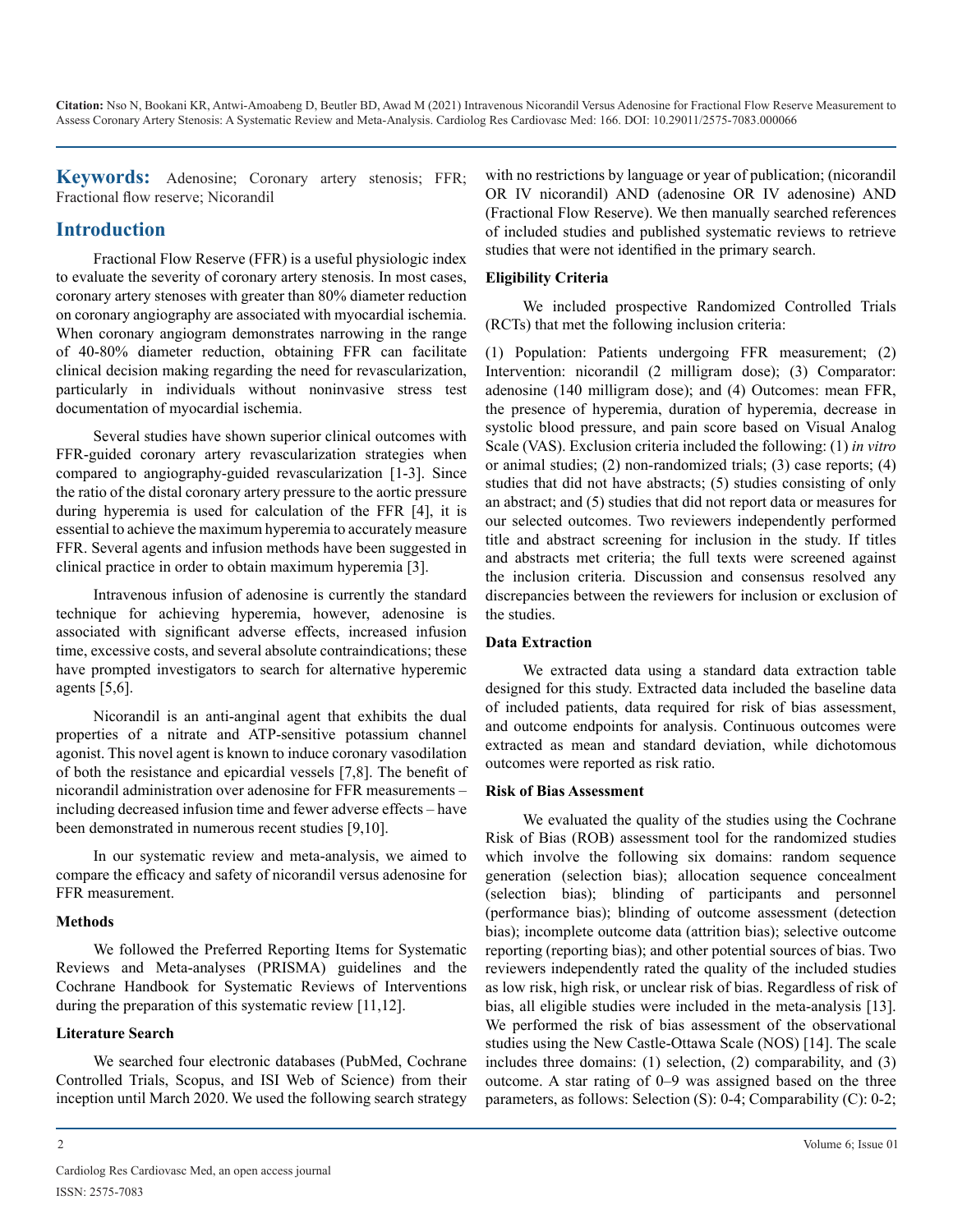Outcome (O): 0-3.

A study with 3 or 4 stars  $(\star)$  in the selection (S) domain AND 1 or 2 stars in the comparability (C) domain AND 2 or 3 stars in the outcome (O) domain was deemed to be of good quality. Studies receiving six or more stars overall were also considered to be of good quality [15]. A study with 2 stars in the selection (S) domain AND 1 or 2 stars in the comparability (C) domain AND 2 or 3 stars in the outcome (O) domain was deemed to be of fair quality. A study with 0 or 1 stars the in selection (S) domain OR 0 stars in comparability (C) domain OR 0 or 1 stars in the outcome (O) domain was deemed to be of poor quality. Studies were judged as having either low, moderate, or high risk of bias.

#### **Data Analysis**

Risk Ratio (RR) with a 95% Confidence Interval (CI) was calculated for dichotomous outcomes using the Mantel-Haenszel method. Standardized Mean Difference (SMD) and relative 95% CI were used for the analysis of continuous outcomes. We used RevMan® software for statistical analysis (Review Manager Version 5.3; the Cochrane Collaboration, Copenhagen, Denmark). We assessed the statistical heterogeneity between studies using the chi-square test and  $I^2$  statistics; values of  $\geq$  50% were indicative of moderate heterogeneity and  $\geq$  75% considered high heterogeneity. When heterogeneity was significant, a random-effects model was used for meta-analysis.

#### **Publication Bias**

According to Egger and colleagues [16,17], publication bias assessment is not reliable for less than 10 pooled studies. Therefore, in the present study, we could not assess the existence of publication bias by Egger's test for funnel plot asymmetry.

#### **Results**

#### **Results of The Literature Search and Characteristics of Included Studies**

A total of 1,263 articles were retrieved. Duplicates were removed using EndNote ® software. After screening, five studies with a total of 595 patients met inclusion criteria and were included in the meta-analysis. No new relevant studies were found on a manual search of previous studies or systematic reviews. The flow diagram of study selection is shown in Figure 1. Study characteristics are summarized in Table 1 and Table 2 and included: type of intervention, dose, risk factors, reference diameter (millimeters [mm]), minimum luminal diameter (mm), diameter stenosis (percent [%]), and lesion length (mm).



**Figure 1:** PRISMA flow diagram of the literature search.

|                |              | Dose of           |     |                                          |                   | Gen-          | Body-           | Left Ventric-                     | Left Ven-              | <b>Type Of Angina</b>   |                           |
|----------------|--------------|-------------------|-----|------------------------------------------|-------------------|---------------|-----------------|-----------------------------------|------------------------|-------------------------|---------------------------|
| Study<br>Title | Intervention | Interven-<br>tion | N   | <b>Study Design</b>                      | Age               | der<br>(Male) | Mass<br>Index   | ular Ejection<br>Fraction $(\% )$ | tricular Mass<br>Index | <b>Stable</b><br>Angina | $Un-$<br>stable<br>Angina |
| Nishi          | Nicorandil   | $2mL$ (IV)        | 50  | Crossover Random-<br>ized Single Blinded | $69.7\pm$<br>9.9  | 45<br>(88%)   | $23.8+$<br>3.9  | $64.3 \pm 9.5$                    | $97.4 \pm 23.1$        | 43<br>(86%)             | 7(14%)                    |
| 2018           | Adenosine    | $150 \text{ meg}$ |     |                                          |                   |               |                 |                                   |                        |                         |                           |
| Kato<br>2015   | Nicorandil   | $2mL$ (IV)        |     | Prospective                              | $68.3 \pm$<br>9.6 | 78<br>(76.0)  | $23.7 +$<br>3.9 | NR.                               | <b>NR</b>              | <b>NR</b>               | <b>NR</b>                 |
|                | Adenosine    | $150 \text{ meg}$ | 124 |                                          |                   |               |                 |                                   |                        |                         |                           |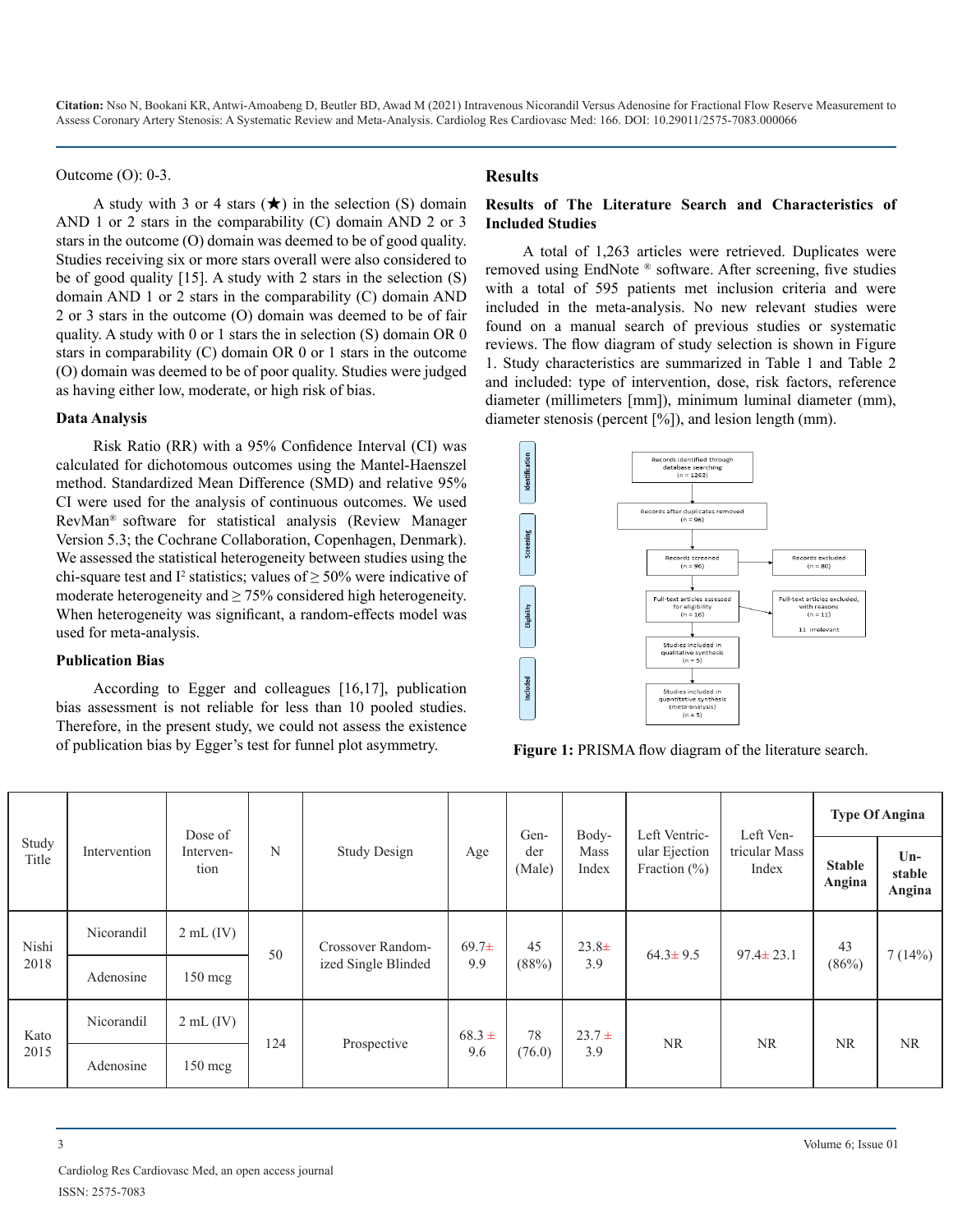| Ishi-<br>buchi<br>2019                                                | Nicorandil | $2 \text{ mL (IV)}$ | 207 | Prospective Observa- | 74 (67,<br>79)            | 147<br>(71)    | $25 \pm 3$                 | <b>NR</b>             | <b>NR</b> | 144<br>(70)   | 63(30)       |
|-----------------------------------------------------------------------|------------|---------------------|-----|----------------------|---------------------------|----------------|----------------------------|-----------------------|-----------|---------------|--------------|
|                                                                       | Adenosine  | 150 mcg             |     | tional               |                           |                |                            |                       |           |               |              |
| Jang<br>2013                                                          | Nicorandil | $2mL$ (Iv)          | 194 | Prospective          | 63.0<br>$(56.3 -$<br>70.0 | 129<br>(66.5)  | 24.5<br>$(23.1 -$<br>26.7) | $64.0(58.0-$<br>68.0) | <b>NR</b> | 122<br>(62.9) | 22<br>(11.3) |
|                                                                       | Adenosine  | 150 mcg             |     |                      |                           |                |                            |                       |           |               |              |
| Maki<br><b>Oi</b><br>2014                                             | Nicorandil | $2mL$ (IV)          | 20  | Prospective          | $69.6\pm$<br>8.7          | 16<br>$(80\%)$ | $24.3+$<br>3.1             | <b>NR</b>             | <b>NR</b> | 15(75)        | 5(25)        |
|                                                                       | Adenosine  | $10 \text{ mcg}$    |     |                      |                           |                |                            |                       |           |               |              |
| Data are presented as mean $\pm$ SD, median (range), or number $(\%)$ |            |                     |     |                      |                           |                |                            |                       |           |               |              |

**Table 1:** Baseline characteristics.

**Study Title HTN DM TOB DLD Evaluated Vessel Lesion** Refer**ence Diameter, mm Minimum Luminal Diameter (mm) Diameter Stenosis (%) Lesion Length (mm) Newcastle-Ottawa Scale Left Anterior Descending Artery Lesion (LAD) Left Circumflex Artery Lesion (LCS) Right Coronary Artery (RCA)** Nishi 2018 35  $(70%)$ 18  $\begin{array}{c|c} 18 & 4 (8\%) & 35 \\ (36\%) & 4 (8\%) & (70\%) \end{array}$ (70%) 12 (24%) 25 (50%) 12 (24%) 2.7±0.6 1.4±0.4 47.3±11.9 13.4±6.8 NR Kato 2015 84 (82.4) 49 (48.0) 38 (37.3  $80$ <br>(78.4) (78.4) 68 (54.8) 25 (20.2) 31 (25.0)  $2.8 \pm 0.6$   $1.3 \pm 0.5$  54.0  $\pm 11.9$  17.1  $\pm 7.8$  NR Ishibuchi 2019 148  $\begin{array}{|c|c|c|c|c|c|c|c|c|} \hline 148 & 72 & (35) & 56(27) & 133 & (64) & 135 & (64) & 34 & (16) & 38 & (18) & 2.7 & (2.3, 1) \ \hline \end{array}$  $\begin{array}{c|c}\n7(2.3, 3.1) & 1.6 \pm 0.4 \\
1.6 \pm 0.4 & 40 \pm 13\n\end{array}$  NR  $\begin{array}{c|c}\n5(8.3, 5.1) & 5(8.3, 5.1) \\
\hline\n\end{array}$ C:0, O:2) Jang 2013 121 (62.4) 53 (27.3) 35 (18.0) 137 (70.6) <sup>152</sup> <sup>19</sup> <sup>23</sup> 3.0 (2.7–3.2) 1.6 (1.2–2.1) 54.3  $(42.0-70.0)$  NR NR Maki Oi 2014  $9 (45)$  4 (20) NR  $5 (25)$  13 (65) 6 (30) 1 (5)  $2.64 \pm 0.62$  $0.62$  1.15 ± 0.34 53.2 ± 12.2 NR NR Data are presented as mean  $\pm$  SD, median (range), or number (%)

\*Abbreviations: DLD = Dyslipidemia; DM = Diabetes Mellitus; HTN = Hypertension; Mcg = Microgram; Ml = Milliliters; NR = Not Reported; TOB = Tobacco Use

**Table 2:** Disease history of patients and Newcastle-Ottawa Scale assessment.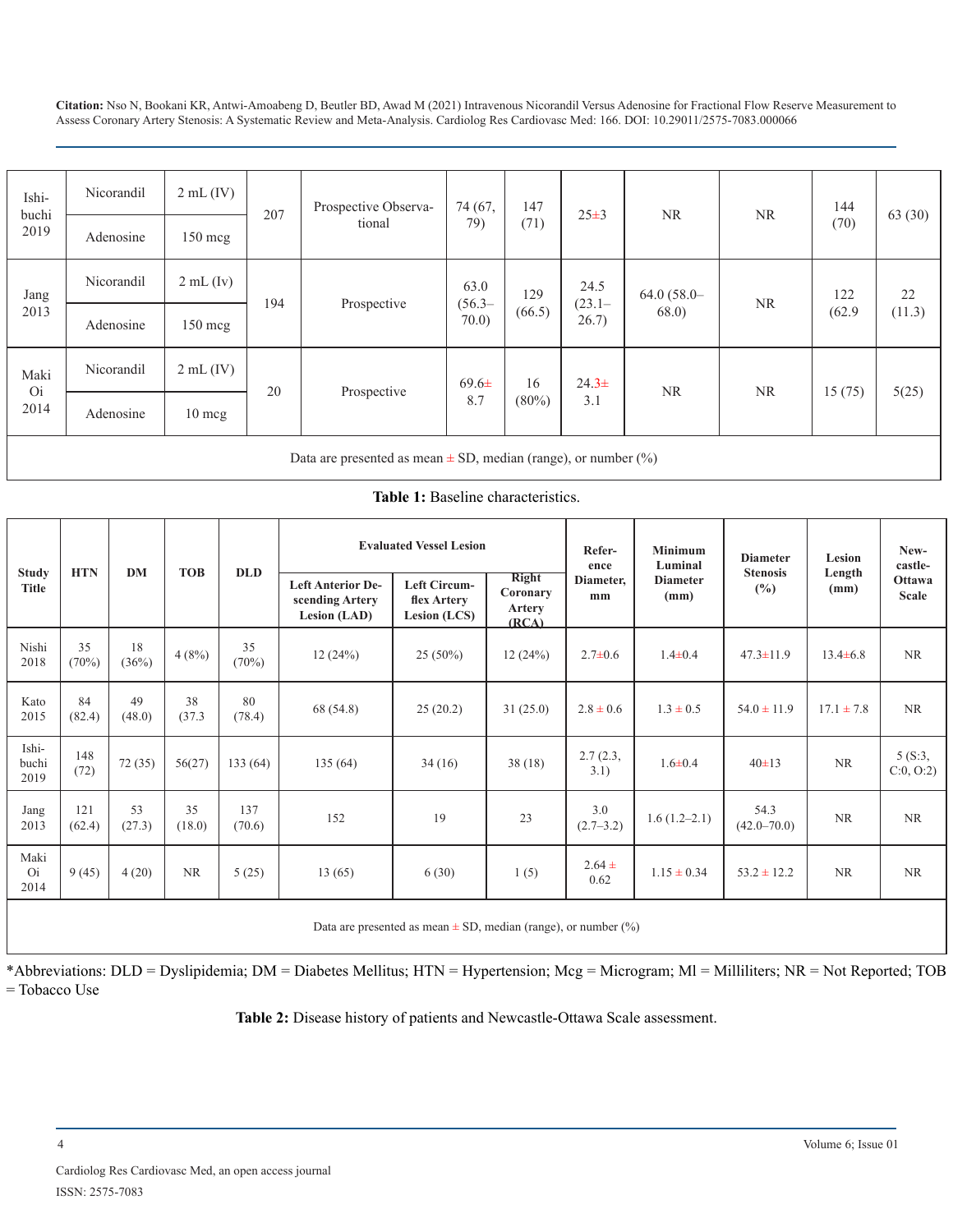#### **Risk of Bias Assessment**

The included studies showed high quality in most criteria except for blinding of the outcome, attrition, and selective outcome reporting domains, which were of high or unclear risk of bias according to the Cochrane ROB tool. The risk of bias summary is reported in Supplementary File 1.

### **Outcomes**

#### **Mean FFR**

Five studies including a total of 595 patients reported mean FFR. The combined effect estimate favored the nicorandil group over adenosine groups in terms of average FFR (SMD = -0.17, 95% CI [-0.28, -0.06],  $P = 0.004$ ). The combined studies showed substantial heterogeneity ( $I^2 = 76\%$ ,  $P = 0.002$ ). Heterogeneity was best solved by excluding Ishibuchi et al. Homogeneous results did not reveal any significant difference (SMD =  $0.00$ , 95% CI [ $-0.14$ , 0.14],  $P = 1$ ) (Figure 2).





#### **Hyperemia**

Two studies including a total of 174 patients reported hyperemia. The combined effect estimate favored the nicorandil group over the adenosine group in terms of the presence of hyperemia (SMD = -2.06, 95% CI [-4.36, -0.84],  $P = 0.004$ ). The combined studies showed high heterogeneity ( $I^2 = 97\%$ ,  $P = 0.001$ ) (Figure 3).



**Figure 3 (a and b):** Forest plot for analysis of FFR outcome (a = heterogeneous results;  $b =$  homogenous results after the leave-oneout method).

#### **Duration of hyperemia**

Two studies, including a total of 214 patients, reported the duration of hyperemia. The combined effect showed no significant difference between the nicorandil and adenosine groups in terms of the duration of hyperemia (SMD =  $-1.81$ , 95% CI [ $-5.44$ , 1.81],  $P = 0.33$ ). The combined studies also showed high heterogeneity  $(I^2 = 98\%, P = 0.001)$  (Figure 4).

|                                                                                                 | Experimental             |                           |     | Control          |    |                     |                    | Std. Mean Difference          | Std. Mean Difference |  |
|-------------------------------------------------------------------------------------------------|--------------------------|---------------------------|-----|------------------|----|---------------------|--------------------|-------------------------------|----------------------|--|
| Study or Subgroup                                                                               | Mean                     | SD                        |     | Total Mean<br>SD |    | <b>Total Weight</b> | IV, Random, 95% CI | IV, Random, 95% CI            |                      |  |
| Kato 2015                                                                                       | 21.8                     | 55                        | 124 | 105.9 33.5       |    | 124                 | 50.2%              | $-3.49$ $-3.89$ . $-3.101$    |                      |  |
| Nishi 2018                                                                                      | 34                       | 13                        | 50  | 58               | 15 | 50.                 | 49.8%              | $-1.70$ $[-2.16, -1.24]$      |                      |  |
| Total (95% CI)                                                                                  |                          |                           | 174 |                  |    |                     | 174 100.0%         | $-2.60$ [ $-4.36$ , $-0.84$ ] |                      |  |
| Heterogeneity: Tau <sup>2</sup> = 1.56; Chi <sup>2</sup> = 33.56, df = 1 (P < 0.00001); P = 97% |                          |                           |     |                  |    |                     |                    |                               |                      |  |
| Test for overall effect $Z = 2.89$ (P = 0.004)                                                  | <b>Favours Adenosine</b> | <b>Favours Nicorandil</b> |     |                  |    |                     |                    |                               |                      |  |



#### **Decrease of systolic blood pressure**

Four studies, including a total of 401 patients, reported change in systolic blood pressure. The combined SMD favored neither the nicorandil nor adenosine groups in terms of decrease in systolic blood pressure (SMD = -0.11, 95% CI [-0.71, 0.49], P = 0.72). The combined studies showed high heterogeneity ( $I^2 = 93\%$ ,  $P = 0.001$ ) (Figure 5).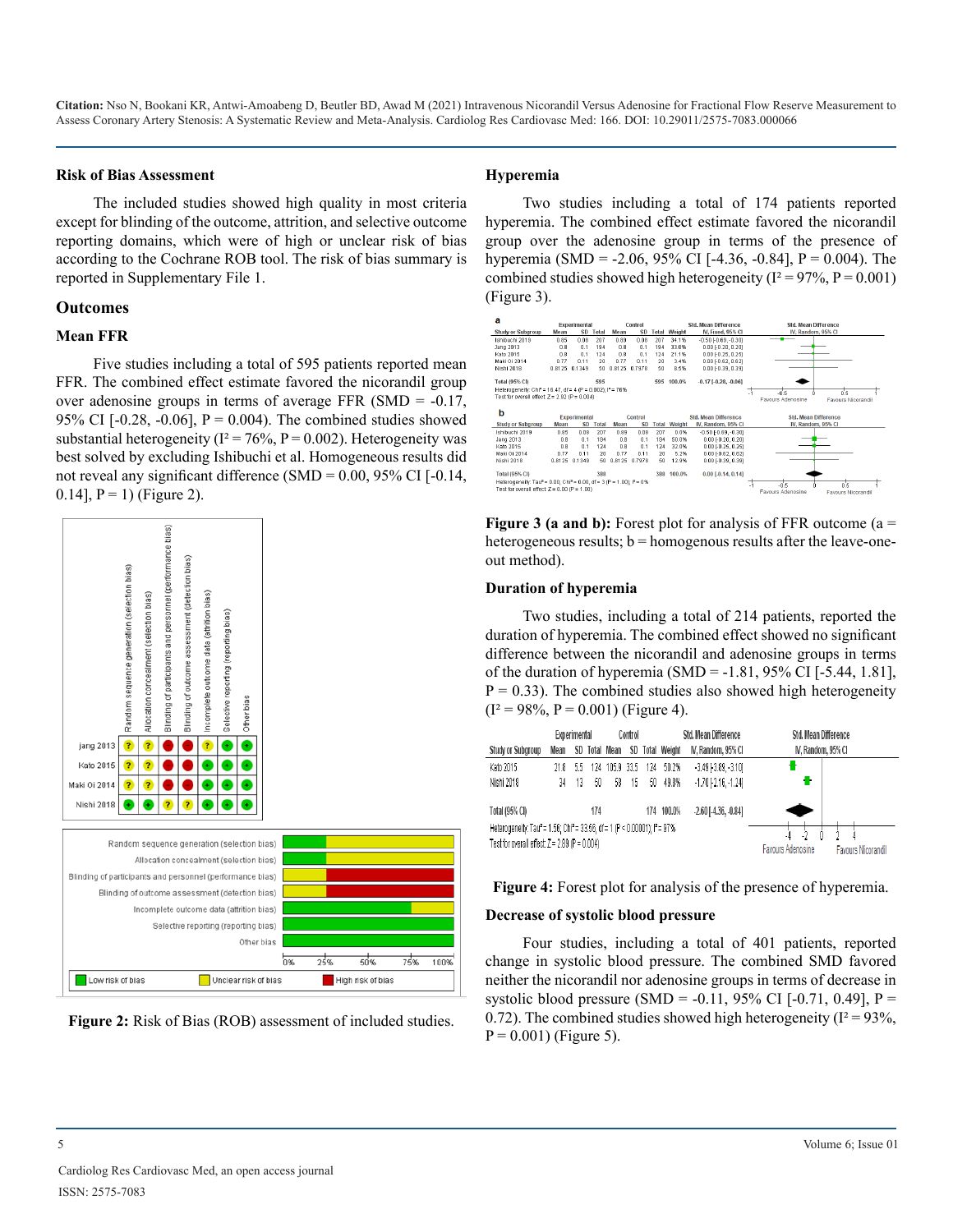



#### **VAS pain score**

Two studies, including a total of 214 patients, reported VAS score for pain. The overall SMD favored neither the nicorandil nor adenosine groups in terms of pain score with these agents (SMD = 1.54, 95% CI [-0.97, 4.04],  $P = 0.33$ ). The combined studies showed high heterogeneity ( $I^2 = 97\%$ ,  $P = 0.001$ ) (Figures 6,7).



**Figure 6:** Forest plot for analysis of decrease in systolic blood pressure outcome.



**Figure 7:** Forest plot for analysis of VAS score for pain outcome.

### **Discussion**

Our meta-analysis revealed a significant improvement in the FFR measurement and hyperemia with nicorandil administration as compared to adenosine, however, there was no significant difference between nicorandil and adenosine in duration of hyperemia, decrease in systolic blood pressure, or VAS pain score.

FFR is the gold standard for assessing the hemodynamic significance of coronary artery lesions. Indeed, superior clinical outcomes have been achieved with FFR-guided percutaneous coronary intervention (PCI) as compared to angiographyguided PCI [1,2]. However, despite increasing evidence of costeffectiveness and strong recommendations in current practice guidelines [6], FFR is still seldom used in the clinical setting. It is conceivable that adverse effects represent a significant deterrent to the administration of hyperemic agents. Adenosine, for example, causes chest discomfort, hypotension, dyspnea, and arrhythmias in up to 38% of patients [18]. Papaverine is another hyperemic agent that is occasionally favored over adenosine for its ability to induce extremely rapid coronary vasodilatation, however, its use is limited due to serious adverse events, including ventricular tachycardia and ventricular fibrillation [19,20].

The drawbacks of these hyperemic agents have prompted a search for alternatives with fewer side effects. Recently, Intravenous (IV) or Intracoronary (IC) administration of nicorandil has been proposed for invasive coronary physiological assessment. Nicorandil acts as a 2-nicotinamidoethyl-nitrate ester – a nitric oxide donor – and is considered a hybrid compound derived from an ATP-sensitive potassium channel. The drug has been reported to induce vasodilatory effects on both the coronary microvasculature and the epicardial coronary artery and thus increases blood flow to the coronary arteries [8,21,22].

Ishibuchi et al. found that IC nicorandil created more pronounced hyperemia than continuous IV adenosine; the rate of achieving maximum hyperemia was 92% with IC nicorandil versus 54% with IV adenosine [23]. They also reported that the incidence of chest discomfort, transient Atrioventricular (AV) block, and systolic aortic pressure drop increased in a dosedependent manner with IV adenosine infusion whereas no adverse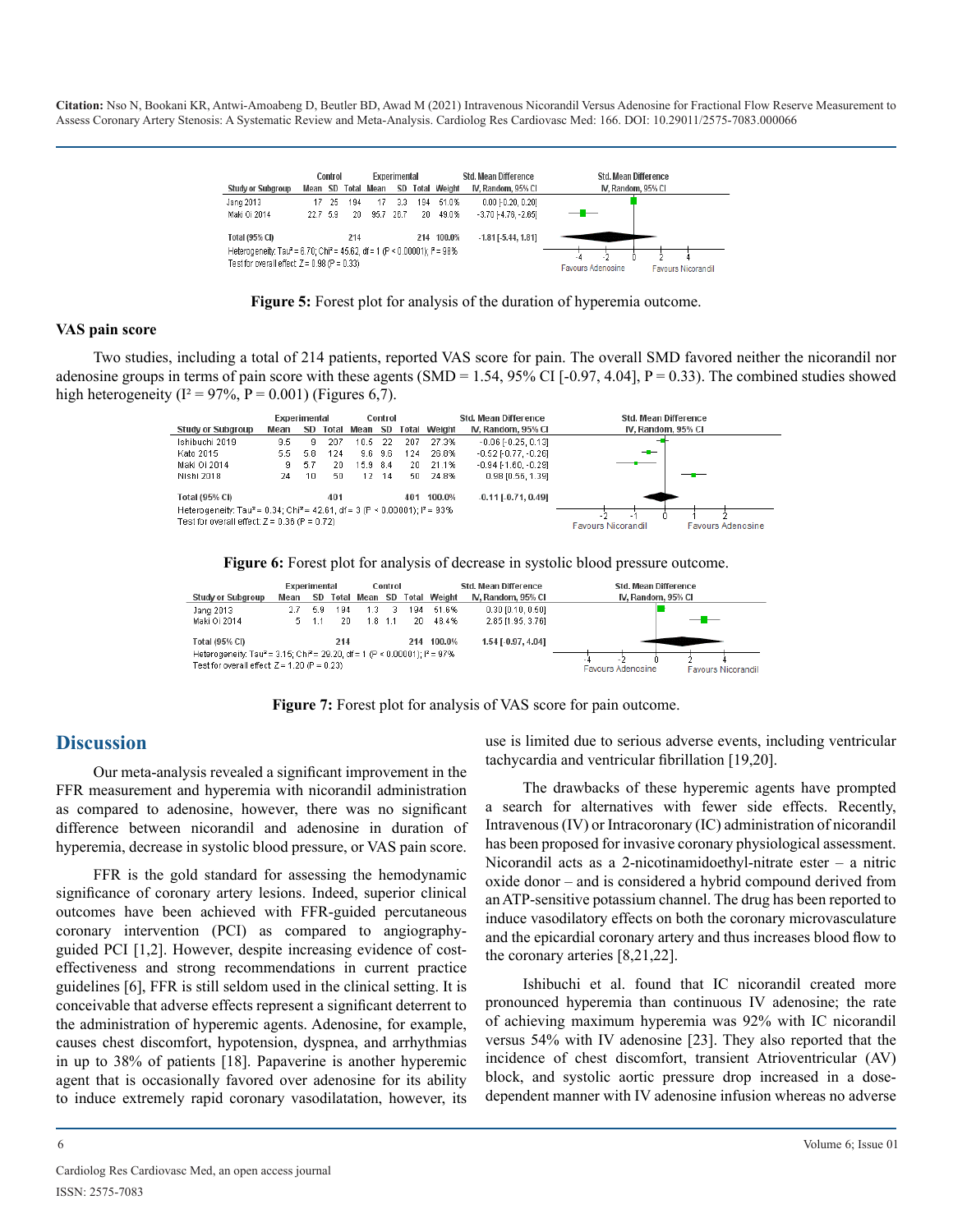effects were observed among the IC nicorandil group. Nishi et al. also conducted a randomized crossover study to compare IV nicorandil and adenosine for the measurement of FFR [24]. The authors concluded that IV nicorandil can be used to obtain maximal hyperemia and therefore offers acceptable diagnostic performance for assessment of FFR [24]. Notably, a decrease in systolic blood pressure and a wide range of variations in the hyperemic plateau were observed.

Nicorandil is not without adverse effects. Indeed, administration of an ATP-sensitive potassium channel opener has been associated with a risk of ventricular arrhythmia. Animal studies have demonstrated that the use of high dose nicorandil in ischemic myocardium may produce arrhythmias [25]. Conversely, other animal and human studies of long QT syndrome have shown that nicorandil may function as an anti-arrhythmic agent [26,27]. Previous studies in humans using IC nicorandil at clinical doses have shown no serious electrical adverse events [28,29].

In addition to arrhythmias, hyperemia-associated AV block has been reported. Recent data suggests that this is less common with nicorandil as compared to other agents. In a study of 210 patients undergoing FFR measurement, Jang, et al. reported transient AV block in 16 patients receiving adenosine as compared to zero patients receiving nicorandil [10]. In addition, effects on heart rate, systemic blood pressure, and PR interval duration were less significant with nicorandil as compared to adenosine. The authors concluded that nicorandil is a simple, safe, and effective way to induce steady-state hyperemia with fewer adverse effects than adenosine. Our findings support this conclusion.

### **Limitations**

The main strength of our study was adherence to the PRISMA guidelines and checklist. In addition, all steps were performed in following with the Cochrane Handbook of Systematic Reviews for Interventions. Limitations of this study include the small number of the included studies, small sample size, heterogeneity reported in most of our selected outcomes, and differences in doses and times of administration of both nicorandil and adenosine. We were unable to perform subgroup analysis comparing IC and IV administration of the hyperemic agents due to lack of reporting in the included studies. Lastly, due to limited data, we could not assess the incidence of the adverse events in both groups. Nevertheless, we believe that this comparison of nicorandil and adenosine offers valuable insight to help guide physicians in selecting the most appropriate hyperemic agent for FFR measurement.

### **Conclusion**

The preponderance of the evidence suggests that nicorandil is superior to adenosine for FFR measurement and should therefore be considered the hyperemic agent of choice for most patients.

### **Author Contributions**

NN conceived the study hypothesis. NN, KRB, and DA designed the study and performed the systematic search, study selection, and data extraction. NN analyzed the data. All authors contributed to the interpretation of the data, writing and critical editing of the manuscript.

### **References**

- 1. [Pijls NHJ, van Schaardenburgh P, Manoharan G, Boersma E, Bech](https://pubmed.ncbi.nlm.nih.gov/17531660/) [JW, et al. \(2007\) Percutaneous coronary intervention of functionally](https://pubmed.ncbi.nlm.nih.gov/17531660/)  [nonsignificant stenosis: 5-year follow-up of the DEFER Study. J Am](https://pubmed.ncbi.nlm.nih.gov/17531660/)  [Coll Cardiol 49: 2105-2011.](https://pubmed.ncbi.nlm.nih.gov/17531660/)
- 2. [Pijls NHJ, Fearon WF, Tonino PAL, Siebert U, Ikeno F, et al. \(2010\)](https://pubmed.ncbi.nlm.nih.gov/20537493/)  [Fractional flow reserve versus angiography for guiding percutaneous](https://pubmed.ncbi.nlm.nih.gov/20537493/)  [coronary intervention in patients with multivessel coronary artery](https://pubmed.ncbi.nlm.nih.gov/20537493/)  [disease: 2-year follow-up of the FAME \(Fractional Flow Reserve](https://pubmed.ncbi.nlm.nih.gov/20537493/)  [Versus Angiography for Multivessel Evaluation\) study. J Am Coll](https://pubmed.ncbi.nlm.nih.gov/20537493/)  [Cardiol 56: 177-184.](https://pubmed.ncbi.nlm.nih.gov/20537493/)
- 3. [Nam CW, Hur SH, Koo BK, Doh JH, Cho YK, et al. \(2011\) Fractional](https://pubmed.ncbi.nlm.nih.gov/21779282/)  [flow reserve versus angiography in left circumflex ostial intervention](https://pubmed.ncbi.nlm.nih.gov/21779282/)  [after left main crossover stenting. Korean Circ J 41: 304-307.](https://pubmed.ncbi.nlm.nih.gov/21779282/)
- 4. [Pijls NH, van Son JA, Kirkeeide RL, De Bruyne B, Gould KL \(1993\)](https://pubmed.ncbi.nlm.nih.gov/8462157/)  [Experimental basis of determining maximum coronary, myocardial,](https://pubmed.ncbi.nlm.nih.gov/8462157/)  [and collateral blood flow by pressure measurements for assessing](https://pubmed.ncbi.nlm.nih.gov/8462157/)  [functional stenosis severity before and after percutaneous transluminal](https://pubmed.ncbi.nlm.nih.gov/8462157/)  [coronary angioplasty. Circulation 87: 1354-1367.](https://pubmed.ncbi.nlm.nih.gov/8462157/)
- 5. [Layland J, Carrick D, Lee M, Oldroyd K, Berry C \(2014\) Adenosine:](https://pubmed.ncbi.nlm.nih.gov/24835328/)  [physiology, pharmacology, and clinical applications. JACC Cardiovasc](https://pubmed.ncbi.nlm.nih.gov/24835328/)  [Interv 7: 581-591.](https://pubmed.ncbi.nlm.nih.gov/24835328/)
- 6. [Koo BK \(2014\) The present and future of fractional flow reserve. Circ](https://pubmed.ncbi.nlm.nih.gov/24727612/)  [J Off J Jpn Circ Soc 78: 1048-1054.](https://pubmed.ncbi.nlm.nih.gov/24727612/)
- 7. [Uchida Y, Yoshimoto N, Murao S \(1978\) Effect of 2-nicotinamidethyl](https://pubmed.ncbi.nlm.nih.gov/148520/)  [nitrate \(SG 75\) on coronary circulation. Jpn Heart J 19: 112-124.](https://pubmed.ncbi.nlm.nih.gov/148520/)
- 8. [Okamura A, Rakugi H, Ohishi M, Yanagitani Y, Shimizu M, et al. \(2001\)](https://pubmed.ncbi.nlm.nih.gov/11693742/#:~:text=Results%3A Additional systemic administration of,without the coronary steal phenomenon.)  [Additive effects of nicorandil on coronary blood flow during continuous](https://pubmed.ncbi.nlm.nih.gov/11693742/#:~:text=Results%3A Additional systemic administration of,without the coronary steal phenomenon.)  [administration of nitroglycerin. J Am Coll Cardiol 37: 719-725.](https://pubmed.ncbi.nlm.nih.gov/11693742/#:~:text=Results%3A Additional systemic administration of,without the coronary steal phenomenon.)
- 9. [Tanaka N, Takahashi Y, Ishihara H, Kawakami T, Ono H \(2015\)](https://pubmed.ncbi.nlm.nih.gov/25626396/)  [Usefulness and Safety of Intracoronary Administration of Nicorandil for](https://pubmed.ncbi.nlm.nih.gov/25626396/)  [Evaluating Fractional Flow Reserve in Japanese Patients: Nicorandil](https://pubmed.ncbi.nlm.nih.gov/25626396/)  [for evaluating FFR. Clin Cardiol 38: 20-24.](https://pubmed.ncbi.nlm.nih.gov/25626396/)
- 10. [Jang HJ, Koo BK, Lee HS, Park JB, Kim JH, et al. \(2013\) Safety and](https://pubmed.ncbi.nlm.nih.gov/23396491/)  [efficacy of a novel hyperaemic agent, intracoronary nicorandil, for](https://pubmed.ncbi.nlm.nih.gov/23396491/) [invasive physiological assessments in the cardiac catheterization](https://pubmed.ncbi.nlm.nih.gov/23396491/)  [laboratory. Eur Heart J 34: 2055-2062.](https://pubmed.ncbi.nlm.nih.gov/23396491/)
- 11. [Moher D, Liberati A, Tetzlaff J, Altman DG, PRISMA Group \(2009\)](https://pubmed.ncbi.nlm.nih.gov/19621072/)  [Preferred reporting items for systematic reviews and meta-analyses:](https://pubmed.ncbi.nlm.nih.gov/19621072/)  [the PRISMA statement. PLoS Med 6: e1000097.](https://pubmed.ncbi.nlm.nih.gov/19621072/)
- 12. [Julian PT Higgins and Sally Green. Cochrane Handbook for Systematic](http://www.cochrane.org/training/cochrane-handbook)  [Reviews of Interventions \[Internet\]. 2011 \[cited 2019 Dec 3\].](http://www.cochrane.org/training/cochrane-handbook)
- 13. [Julian PT Higgins, Jelena Savović, Matthew J Page, Roy G Elbers,](https://training.cochrane.org/handbook/current/chapter-08)  [Jonathan AC Sterne. Chapter 8: Assessing risk of bias in a randomized](https://training.cochrane.org/handbook/current/chapter-08)  [trial | Cochrane Training \[Internet\]. \[cited 2019 Nov 25\].](https://training.cochrane.org/handbook/current/chapter-08)
- 14. [Liew SC, Gupta ED \(2015\) Methylenetetrahydrofolate reductase](https://pubmed.ncbi.nlm.nih.gov/25449138/)  [\(MTHFR\) C677T polymorphism: epidemiology, metabolism and the](https://pubmed.ncbi.nlm.nih.gov/25449138/)  [associated diseases. Eur J Med Genet 58: 1-10.](https://pubmed.ncbi.nlm.nih.gov/25449138/)